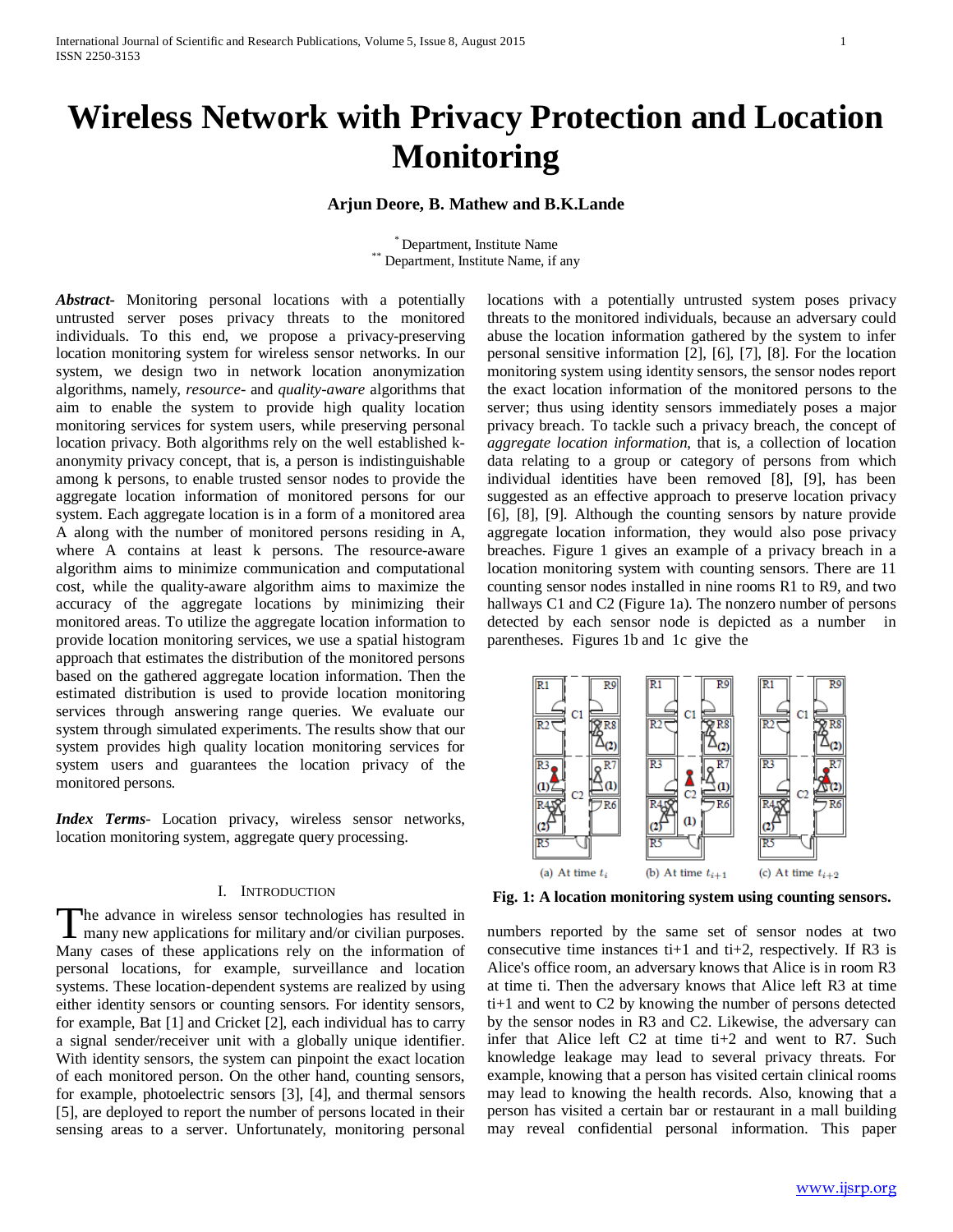proposes a privacy-preserving location monitoring system for wireless sensor networks to provide monitoring services. Our system relies on the well established k-anonymity privacy concept, which requires each person is indistinguishable among k persons. In our system, each sensor node blurs its sensing area into a *cloaked area*, in which at least k persons are residing. Each sensor node reports only aggregate location information, which is in a form of a cloaked area, A, along with the number of persons, N, located in A, where  $N \ge k$ , to the server. It is important to note that the value of k achieves a trade-off between the strictness of privacy protection and the quality of monitoring services. A smaller k indicates less privacy protection, because a smaller cloaked area will be reported from the sensor node; hence better monitoring services. However, a larger k results in a larger cloaked area, which will reduce the quality of monitoring services, but it provides better privacy protection. Our system can avoid the privacy leakage in the example given in Figure 1 by providing low quality location monitoring services for small areas that the adversary could use to track users, while providing high quality services for larger areas. The definition of a small area is relative to the required anonymity level, because our system provides better quality services for the same area if we relax the required anonymity level. Thus the adversary cannot infer the number of persons currently residing in a small area from our system output with any fidelity; therefore the adversary cannot know that Alice is in room R3.To preserve personal location privacy; we propose two in-network aggregate location anonymization algorithms, namely, *resource-* and *quality-aware*  algorithms. Both algorithms require the sensor nodes to collaborate with each other to blur their sensing areas into cloaked areas, such that each cloaked area contains at least k persons to constitute a k-anonymous cloaked area. The resourceaware algorithm aims to minimize communication and computational cost, while the quality-aware algorithm aims to minimize the size of the cloaked areas, in order to maximize the accuracy of the aggregate locations reported to the server. In the resource-aware algorithm, each sensor node finds an adequate number of persons, and then it uses a greedy approach to find a cloaked area. On the other hand, the quality-aware algorithm starts from a cloaked area A, which is computed by the resourceaware algorithm. Then A will be iteratively refined based on extra communication among the sensor nodes until its area reaches the minimal possible size. For both algorithms, the sensor node reports its cloaked area with the number of monitored persons in the area as an aggregate location to the server. Although our system only knows the aggregate location information about the monitored persons, it can still provide monitoring services through answering aggregate queries, for example, .What is the number of persons in a certain area? The results show that the communication and computational cost of the resource-aware algorithm is lower than the quality-aware algorithm, while the quality-aware algorithm provides more accurate monitoring services (the average accuracy is about 90%) than the resource-aware algorithm (the average accuracy is about 75%). Both algorithms only reveal k anonymous aggregate location information to the server, but they are suitable for different system settings. The resource-aware algorithm is suitable for the system, where the sensor nodes have scarce communication and computational resources, while the qualityaware algorithm is favorable for the system, where accuracy is the most important factor in monitoring services.

### II. SYSTEM MODEL

 Figure 2 depicts the architecture of our system, where there are three major entities, *sensor nodes*, *server*, and *system users*. We will define the problem addressed by our system, and then describe the detail of each entity and the privacy model of our system. *Problem definition*. Given a set of sensor nodes  $s_1$ ,  $s_2$ ,  $\ldots$ ,  $s_n$  with sensing areas  $a_1, a_2, \ldots, a_n$  respectively, a set of moving objects  $o_1, o_2, \ldots, o_n$  and a required anonymity level k, (1) we find an aggregate location for each sensor node  $s_i$  in a form of  $R_i = (Area_i, N_i)$ , where Area<sub>i</sub> is a rectangular area containing the sensing area of a set of sensor nodes  $S_i$  and  $N_i$  is the number of objects residing in the sensing areas of the sensor nodes in S<sub>i</sub>, such that  $N_i \ge k$ ,  $N_i = \left| \mathbf{U}_{\mathbf{S} \mathbf{J}} \right| \mathbf{S} \mathbf{S} \mathbf{I} \mathbf{O} \mathbf{J} \right| \ge k$ ,  $O_j = \left\{ o_1 I o_1 \varepsilon \right\}$  $a_i$ ,  $1 \le i \le n$ , and  $1 \le l \le m$ ; and (2) we build a spatial histogram to answer an aggregate query Q that asks about the number of objects in a certain area Q. Area based on the aggregate locations reported from the sensor nodes.



**Fig. 2: System architecture.**

 *Sensor nodes:* Each sensor node is responsible for determining the number of objects in its sensing area, blurring its sensing area into a cloaked area A, which includes at least k objects, and reporting A with the number of objects located in A as aggregate location information to the server. We do not have any assumption about the network topology, as our system only requires a communication path from each sensor node to the server through a distributed tree [10]. Each sensor node is also aware of its location and sensing area.

 *Server:* The server is responsible for collecting the aggregate locations reported from the sensor nodes, using a spatial histogram to estimate the distribution of the monitored objects, and answering range queries based on the estimated object distribution. Furthermore, the administrator can change the anonymized level k of the system at anytime by disseminating a message with a new value of k to all the sensor nodes.

 *System users:* Authenticated administrators and users can issue range queries to our system through either the server or the sensor nodes, as depicted in Figure 2

 *Privacy model:* In our system, the sensor nodes constitute a trusted zone, where they behave as defined in our algorithm and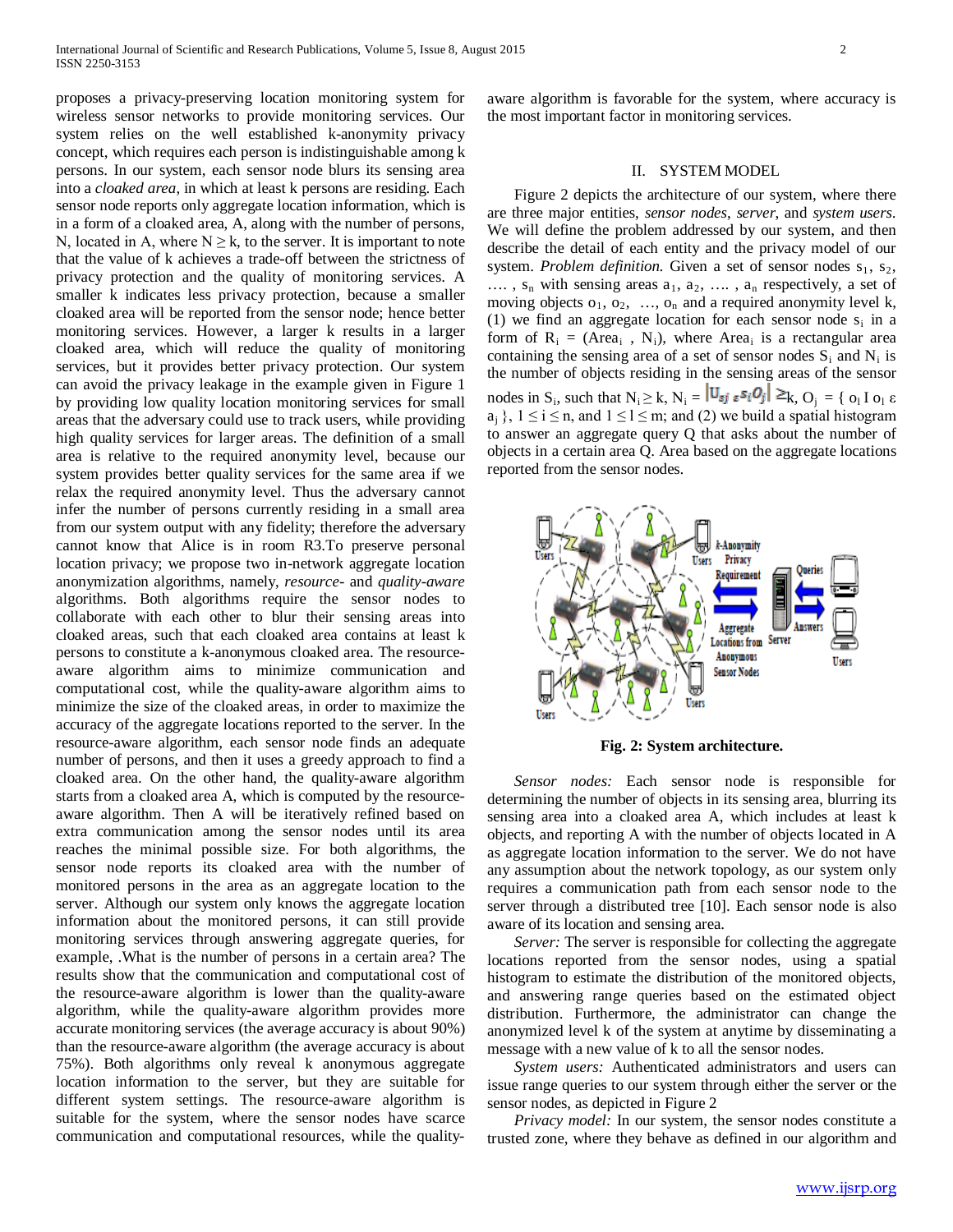communicate with each other through a secure network channel to avoid internal network attacks, for example, eavesdropping, traffic analysis, and malicious nodes [6], [11]. Since establishing such a secure network channel has been studied in the literature [6], [11], the discussion of how to get this network channel is beyond the scope of this paper. However, the solutions that have been used in previous works can be applied to our system. Our system also provides anonymous communication between the sensor nodes and the server by employing existing anonymous communication techniques [12], [13]. Thus given an aggregate location R, the server only knows that the sender of R is one of the sensor nodes within R. Furthermore, only authenticated administrators can change the k-anonymity level and the spatial histogram size. In emergency cases, the administrators can set the k-anonymity level to a small value to get more accurate aggregate locations from the sensor nodes, or even set it to zero to disable our algorithm to get the original readings from the sensor nodes, in order to get the best services from the system. Since the server and the system user are outside the trusted zone, they are untrusted. We now discuss the privacy threat in existing location monitoring systems. In an identity-sensor location monitoring system, since each sensor node reports the exact location information of each monitored object to the server, the adversary can pinpoint each object's exact location. On the other hand, in a counting-sensor location monitoring system, each sensor node reports the number of objects in its sensing area to the server. The adversary can map the monitored areas of the sensor nodes to the system layout. If the object count of a monitored area is very small or equal to one, the adversary can infer the identity of the monitored objects based on the mapped monitored area, for example, Alice is in her office room at time instance ti in Figure 1.

#### III. LOCATION ANONYMIZATION ALGORITHMS

 In this section, we present our in-network resource- and quality-aware location anonymization algorithm that is periodically executed by the sensor nodes to report their kanonymous aggregate locations to the server for every reporting period.

Algorithm 1 outlines the resource-aware location anonymization algorithm. Figure 3 gives an example to illustrate the resourceaware algorithm, where there are seven sensor nodes, A to G, and the required anonymity level is  $\_\vee$  e,  $k = 5$ . The dotted circles represent the sensing area of the sensor nodes, and a line between two sensor nodes indicates that these two sensor nodes can communicate directly with each other. In general, the algorithm has three steps.

*Step 1: The broadcast step.* The objective of this step is to guarantee that each sensor node knows an adequate number of objects to compute a cloaked area. To reduce communication cost, this step relies on a heuristic that a sensor node only forwards its received messages to its neighbors when some of them have not yet found an adequate number of objects. In this step, after each sensor node m initializes an empty list *Peer List*  (Line 2 in Algorithm 1), m sends a message with its identity m, ID, sensing area m. Area, and the number of objects located in its sensing area m. Count, to its neighbors (Line 3). When m receives a message from a peer p, i.e., (p:ID; p:Area; p:Count), m stores the message in its *Peer List* (Line 5). Whenever m finds an adequate number of objects, m sends a *notification* message to its neighbors (Line 7). If m has not received the notification message from all its neighbors, some neighbor has not found an adequate number of objects; therefore m forwards the received message to its neighbors (Line 10). Figures 3a and 3b illustrate the broadcast step. When a reporting period starts, each sensor node sends a message with its identity, sensing area, and the number of objects located in its sensing area to its neighbors. After the first broadcast, sensor nodes A to F have found an adequate number of objects (represented by black circles), as depicted in Figure 3a. Thus sensor nodes A to F send a notification message to their neighbors. Since sensor node F has not received a notification message from its neighbor G, F forwards its received messages, which include the information about sensor nodes D and E, to G (Figures 3b). Finally, sensor node G has found an adequate number of objects, so it sends a notification message to its neighbor, F. As all the sensor nodes have found an adequate number of objects, they proceed to the next step.



**Fig. 3: The resource-aware location anonymization algorithm (k = 5).**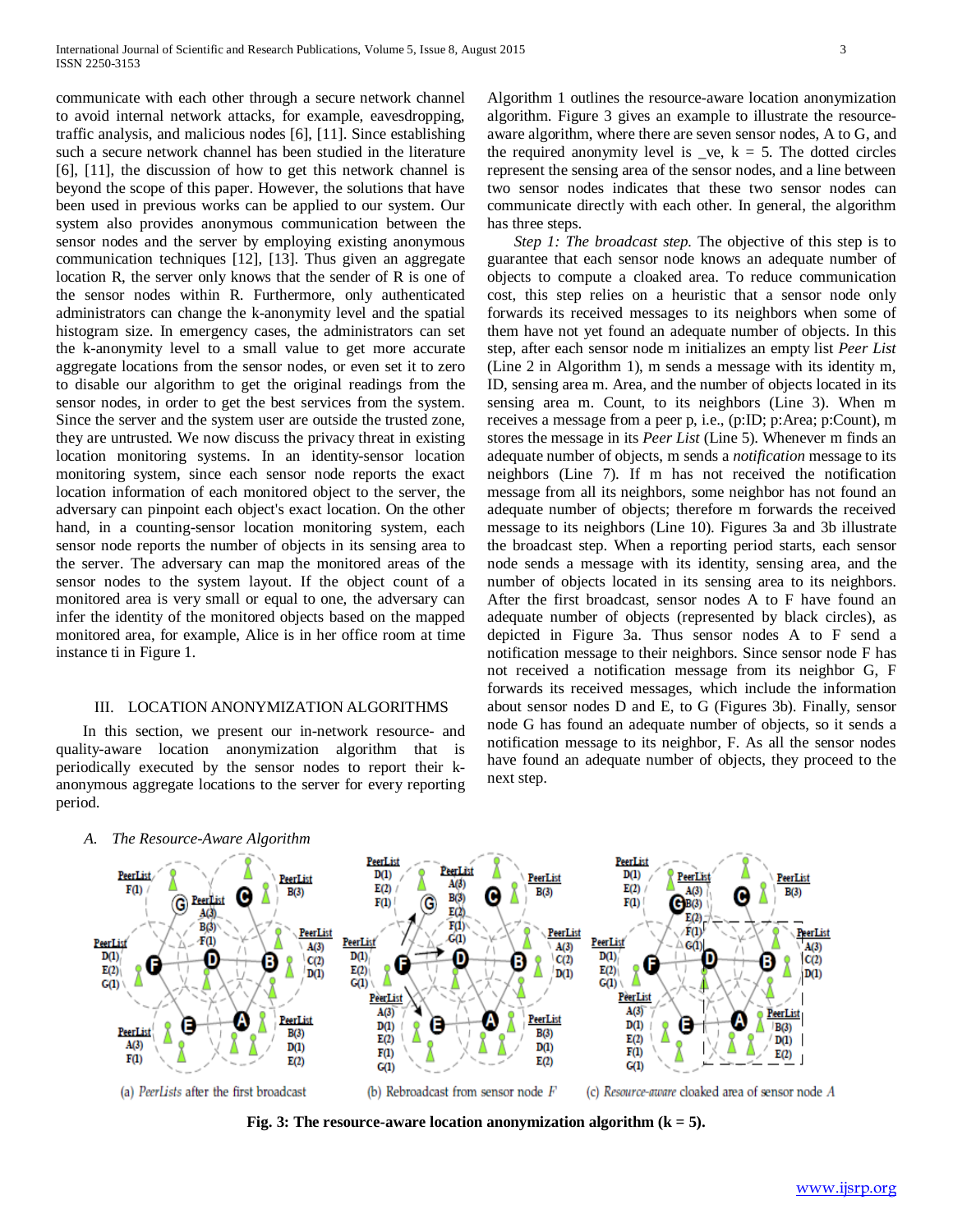*Step 2: The cloaked area step.* The basic idea of this step is that each sensor node blurs its sensing area into a cloaked area that includes at least k objects, in order to satisfy the kanonymity privacy requirement.

 To minimize computational cost, this step uses a greedy approach to find a cloaked area based on the information stored in *Peer List*. For each sensor node m, m initializes a set  $S = \{m\},\$ and then determines a score for each peer in its *Peer List* (Lines 13 to 14 in Algorithm 1). The score is defined as a ratio of the object count of the peer to the Euclidean distance between the peer and m. The idea behind the score is to select a set of peers from *Peer List* to S to form a cloaked area that includes at least k objects and has an area as small as possible. Then we repeatedly select the peer with the highest score from the *Peer List* to S until S contains at least k objects (Line 15). Finally, m determines the cloaked area (Area) that is a *minimum bounding rectangle*  (MBR) that covers the sensing area of the sensor nodes in S, and the total number of objects in S (N) (Lines 16 to 17). An MBR is a rectangle with the minimum area (which is parallel to the axes) that completely contains all desired regions, as illustrated in Figure 3c, where the dotted rectangle is the MBR of the sensing area of sensor nodes A and B. The major reasons of our algorithms aligning with MBRs rather than other polygons are that the concept of MBRs have been widely adopted by existing query processing algorithms and most database management systems have the ability to manipulate MBRs efficiently. Figure 3c illustrates the cloaked area step. The *Peer List* of sensor node A contains the information of three peers, B, D, and E. The object count of sensor nodes B, D, and E is 3, 1, and 2, respectively. We assume that the distance from sensor node A to sensor nodes B, D, and E is 17, 18, and 16, respectively. The score of B, D, and E is  $3/17 = 0.18$ ,  $1/18 = 0.06$ , and  $2/16 = 0.13$ , respectively. Since B has the highest score, we select B. The sum of the object counts of A and B is six which is larger than the required anonymity level  $k = 5$ , so we return the MBR of the sensing area of the sensor nodes in S, i.e., A and B, as the resource-aware cloaked area of A, which is represented by a dotted rectangle.

 *Step 3: The validation step.* The objective of this step is to avoid reporting aggregate locations with a containment relationship to the server. Let  $R_i$  and  $R_j$  be two aggregate locations reported from sensor nodes I and j, respectively. If  $R_i$ 's monitored area is included in  $R_i$  's monitored area,  $R_i$ . Area C  $R_i$ . Area or  $R_i$ . Area C  $R_i$ . Area, they have a containment relationship. We do not allow the sensor nodes to report their aggregate locations with the containment relationship to the server, because combining these aggregate locations may pose privacy leakage. For example, if  $R_i$ . Area C  $R_i$ . Area and  $R_i$ . Area  $\neq$  R<sub>i</sub>. Area, an adversary can infer that the number of objects residing in the non-overlapping area,  $R_i$ . Area –  $R_i$ . Area, is  $R_i$ . N –  $_{R_i}$ . N. In case that  $R_i$ . N – $R_i$ . N < k, the adversary knows that the number of objects in the non-overlapping is less than k, which violates the k-anonymity privacy requirement. As this step ensures that no aggregate location with the containment relationship is reported to the server, the adversary cannot obtain any deterministic information from the aggregate locations. In this step, each sensor node m maintains a list R to store the aggregate locations sent by other peers. When a reporting period starts, m nullifies R. After m finds its aggregate location  $R_m$ , m

checks the containment relationship between  $R_m$  and the aggregate locations stored in R. If there is no containment relationship between  $R_m$  and the aggregate locations in R, m sends  $R_m$  to the peers within  $R_m$ . Area and the server (Line 19 in Algorithm 1). Otherwise, m randomly selects an aggregate location  $R_p$  from the set of aggregate locations in R that contain m's sensing area, and m sends  $R_p$  to the peers within  $R_p$ . Area and the server (Lines 21 to 22). In case that no aggregate location in R contains m's sensing area, we find a set of aggregate locations in R that are contained by  $R_m$ , R', and N' is the number of monitored persons in  $R_m$  that is not covered by any aggregate location in R'. If N'  $\geq k$ , the containment relationship does not violate the k-anonymity privacy requirement; therefore m sends  $R_m$  to the peers within  $R_m$ . Area and the server. However, if N' < k, m cloaks the number of monitored persons of Rm,  $R_m$ . N, by increasing it by an integer uniformly selected between k and 2k, and sends  $R_m$  to the peers within  $R_m$ . Area and the server (Line 24). Since the server receives an aggregate location from each sensor node for every reporting period, it cannot tell whether any containment relationship takes place among the actual aggregate locations of the sensor nodes.

#### *A. The Quality-Aware Algorithm*

 Algorithm 2 outlines the quality-aware algorithm that takes the cloaked area computed by the resource-aware algorithm as an *initial solution*, and then refines it until the cloaked area reaches the minimal possible area, which still satisfies the k-anonymity privacy requirement, based on extra communication between other peers. The quality-aware algorithm initializes a variable *current minimal cloaked area* by the input initial solution (Line 2 in Algorithm 2). When the algorithm terminates, the *current minimal cloaked area* contains the set of sensor nodes that constitutes the minimal cloaked area. In general, the algorithm has three steps.

| Algorithm 2 Quality-aware location anonymization                                                    |
|-----------------------------------------------------------------------------------------------------|
| 1: function QUALITYAWARE (Integer k, Sensor $m$ , Set init solution, List $\mathcal{R}$ )           |
| 2: current min cloaked area $\leftarrow$ init solution                                              |
| // Step 1: The search space step                                                                    |
| 3: Determine a search space $S$ based on <i>init_solution</i>                                       |
| 4: Collect the information of the peers located in $S$                                              |
| <i>ll Step 2: The minimal cloaked area step</i>                                                     |
| 5: Add each peer located in $S$ to $C[1]$ as an item                                                |
| 6: Add $m$ to each itemset in $C[1]$ as the first item                                              |
| 7: for $i = 1$ ; $i \le 4$ ; $i + 1$ do                                                             |
| for each itemset $X = \{a_1, \ldots, a_{t+1}\}\$ in $C[i]$ do<br>8:                                 |
| if $Area(MBR(X)) < Area$ (current_min_doaked_area) then<br>9:                                       |
| if $N(MBR(X)) \geq k$ then<br>10.                                                                   |
| $current\_min\_closed\_area \leftarrow \{X\}$<br>11:                                                |
| 12:<br>Remove $X$ from $C[i]$                                                                       |
| 13:<br>end if                                                                                       |
| 14:<br>else                                                                                         |
| 15 <sub>c</sub><br>Remove $X$ from $C[i]$                                                           |
| end if<br>16 <sub>c</sub>                                                                           |
| 17:<br>end for                                                                                      |
| 18:<br>if $i < 4$ then                                                                              |
| for each itemset pair $X = \{x_1, \ldots, x_{t+1}\}, Y = \{y_1, \ldots, y_{t+1}\}$ in $C[i]$<br>19: |
| do                                                                                                  |
| 20.<br>if $x_1 = y_1, \ldots, x_t = y_t$ and $x_{t+1} \neq y_{t+1}$ then                            |
| 21:<br>Add an itemset $\{x_1, , x_{t+1}, y_{t+1}\}$ to $C[i+1]$                                     |
| 22:<br>end if                                                                                       |
| 23:<br>end for                                                                                      |
| 24:<br>end if                                                                                       |
| $25$ : end for                                                                                      |
| 26: $Area \leftarrow$ a minimum bounding rectangle of current min doaked area                       |
| 27: $N \leftarrow$ the total number of objects in current min cloaked area                          |
| <i>ll Step 3: The validation step</i>                                                               |
| 28: Lines 18 to 25 in Algorithm 1                                                                   |
|                                                                                                     |

 *Step 1: The search space step.* Since a typical sensor network has a large number of sensor nodes, it is too costly for a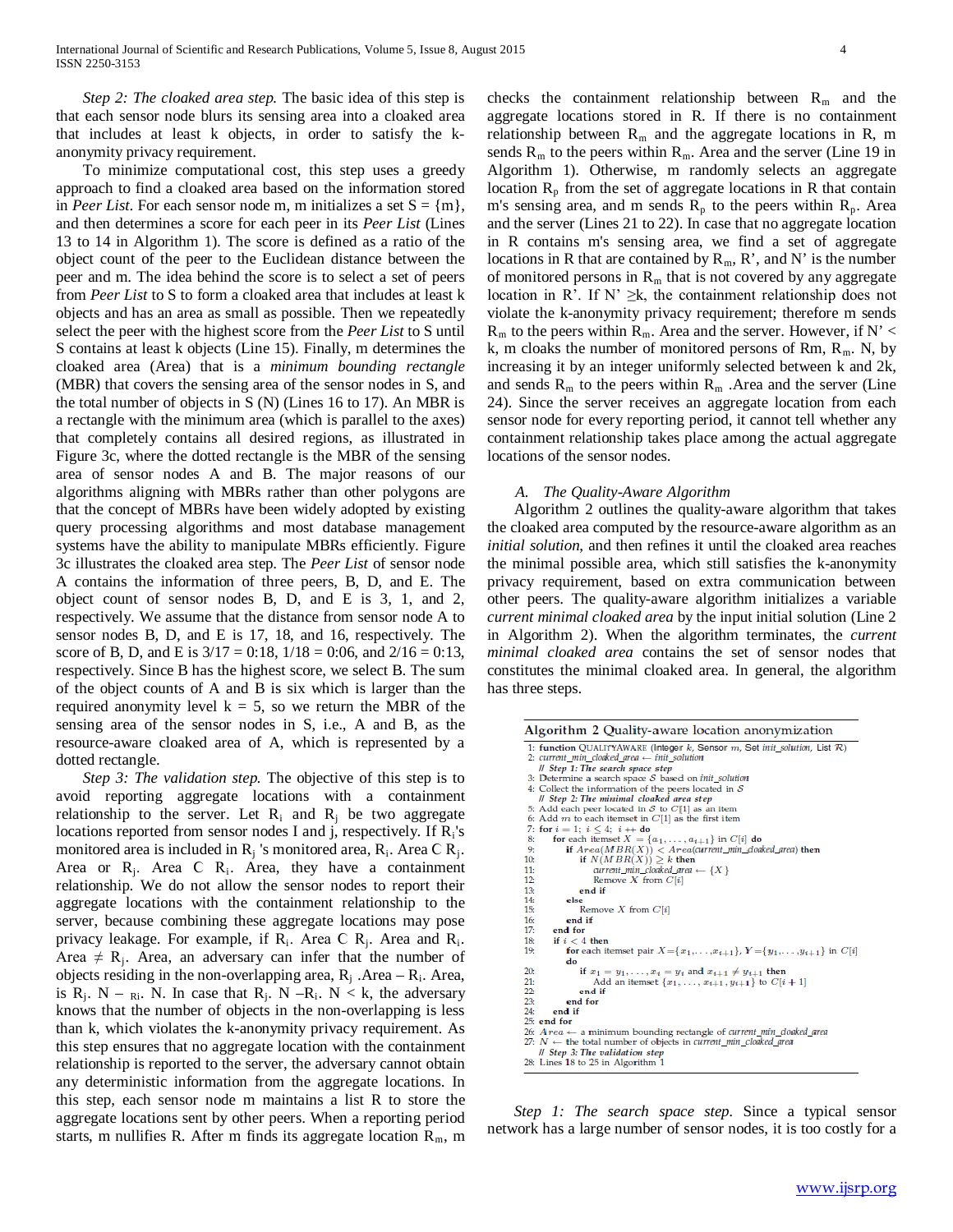sensor node m to gather the information of all the sensor nodes to compute its minimal cloaked area. To reduce communication and computational cost, m determines a *search space*, S, based on the input initial solution, which is the cloaked area, computed by the resource-aware algorithm, such that the sensor nodes outside S cannot be part of the minimal cloaked area (Line 3 in Algorithm 2). We will describe how to determine S based on the example given in Figure 4. Thus gathering the information of the peers

residing in S is enough for m to compute the minimal cloaked area for m (Line 4). Figure 4 illustrates the search space step, in which we compute S for sensor node A. Let Area be the area of the input initial solution. We assume that Area  $= 1000$ . We determine S for A by two steps. (1) We find the *minimum bounding rectangle* (MBR) of the sensing area of A. It is important to note that the sensing area can be in any polygon or irregular shape.



**Fig. 4: The search space S of sensor node A.**

 In Figure 4a, the MBR of the sensing area of A is represented by a dotted rectangle, where the edges of the MBR are labeled by  $e_1$  to  $e_4$ . (2) For each edge ei of the MBR, we compute an MBRi by extending the opposite edge such that the area of the extended MBRi is equal to Area. S is the MBR of the four extended MBRi. Figure 4b depicts the extended  $MBR_1$  of the edge  $e_1$  by extending the opposite edge  $e_3$ , where MBR1.x is the length of  $MBR_1$ ,  $MBR_1$ .y = *Area*/MBR<sub>1</sub>.x and Area = 1000. Figure 4c shows the four extended MBRs, MBR<sub>1</sub> to MBR<sub>4</sub>, which are represented by dotted rectangles. The MBR of the four extended MBRs constitutes S, which is represented by a rectangle (Figure 4d). Finally, the sensor node only needs the information of the peers within S.

 *Step 2: The minimal cloaked area step.* This step takes a set of peers residing in the search space, S, as an input and computes the minimal cloaked area for the sensor node m. Although the search space step already prunes the entire system space into S, exhaustively searching the minimal cloaked area among the peers residing in S, which needs to search all the possible combinations of these peers, could still be costly. Thus we propose two optimization techniques to reduce computational cost. The basic idea of the first optimization technique is that we do not need to examine all the combinations of the peers in S; instead, we only need to consider the combinations of at most four peers. The rationale behind this optimization is that an MBR is defined by at most four sensor nodes because at most two sensor nodes define the width of the MBR (parallel to the x-axis) while at most two other sensor nodes define the height of the MBR (parallel to the y-axis). Thus this optimization mainly reduces computational cost by reducing the number of MBR computations among the peers in S.

## IV. RELATED WORK

 Straightforward approaches for preserving users' location privacy include enforcing privacy policies to restrict the use of collected location information [15], [16] and anonymizing the stored data before any disclosure [17]. However, these approaches fail to prevent internal data thefts or inadvertent disclosure. Recently, location anonymization techniques have been widely used to anonymize personal location information before any server gathers the location information, in order to preserve personal location privacy in location-based services. These techniques are based on one of the three concepts. (1) *False locations*. Instead of reporting the monitored object's exact location, the object reports n different locations, where only one of them is the object's actual location while the rest are false locations [18]. (2) *Spatial cloaking*. The spatial cloaking technique blurs a user's location into a cloaked spatial area that satisfy the user's specified privacy requirements [19], [20], [21], [22], [23], [24], [25], [26], [27], [28]. (3) *Space transformation*. This technique transforms the location information of queries and data into another space, where the spatial relationship among the query and data are encoded [29]. Among these three privacy concepts, only the spatial cloaking technique can be applied to our problem. The main reasons for this are that (a) the false location techniques cannot provide high quality monitoring services due to a large amount of false location information; (b) the space transformation techniques cannot provide privacypreserving monitoring services as it reveals the monitored object's exact location information to the query issuer; and (c) the spatial cloaking techniques can provide aggregate location information to the server and balance a trade-off between privacy protection and the quality of services by tuning the specified privacy requirements, for example, k-anonymity and minimum area privacy requirements [17], [27]. Thus we adopt the spatial